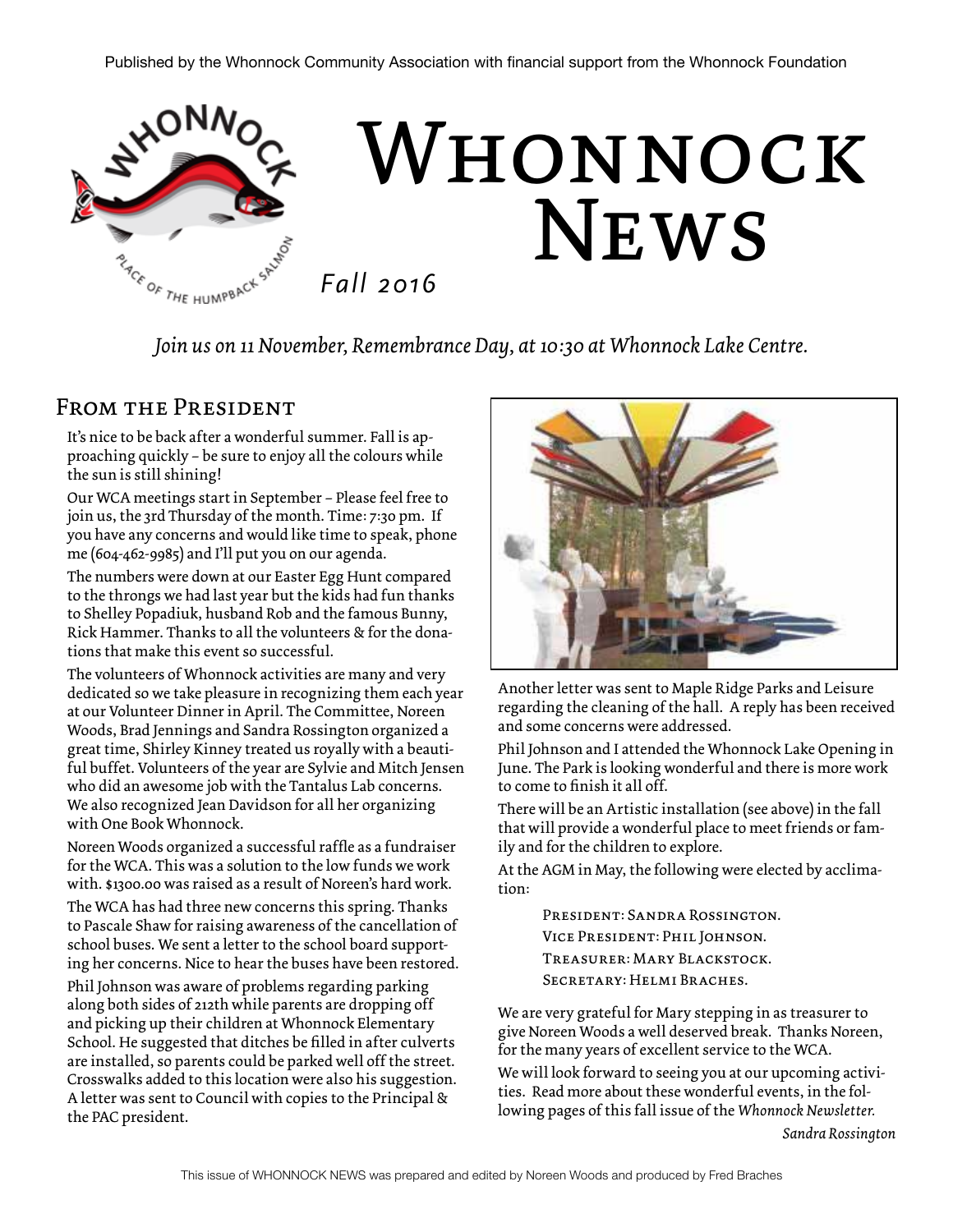### DATES TO REMEMBER

### **Remembrance Day**

Friday, November 11th. Ceremony starts at 10:30. Whonnock Lake Centre

**Whonnock Weavers and Spinners**  Sunday, November 27th 11:00 – 4:00. Whonnock Lake Centre

#### **New Years Eve Dance**

Saturday, December 31st. Whonnock Lake Centre

### **Thornhill Artisan Fair**

Saturday & Sunday December 3rd and 4th – 10:00 – 4:00. 9730 Spilsbury Street

## WHONNOCK COMMUNITY E-mail: <lakesidepre-school@hotmail.com> Association Bursary

The Whonnock Community Association awards a deserving student an annual bursary of \$1000.

For those students interested in our Bursary and who qualify by having lived in the Whonnock area for at least 2 years, please see below for our criteria.

- First we look at the student's marks which must show a commitment to furthering their education at college, trade school or university.
- Secondly we assess financial need.
- Thirdly we look for a student's history of volunteering either in the community, the school or other worthy cause.

Please check with your school counsellor during the fall semester for more information.

If you have an interest in serving on this committee please call Noreen Woods at 604-462-8557. The time commitment is minimal and the satisfaction is great, knowing you are helping a student on their road to future success.

## WHONNOCK FOUNDATION Byrnes Bursary

The Whonnock Foundation's Byrnes Bursary program grants amounts of up to \$2,000 per four-month period to students from east Maple Ridge enrolled in a college, university, trade school or other post-secondary establishment with a proven record of good performance in post-secondary education.

Apply at any time. No deadline.

For more about the Whonnock Foundation and the terms of reference of the Byrnes Bursary visit: <http://whonnock.ca/ whonnock/Foundation.htm>



### Lakeside Preschool

Located on beautiful Whonnock Lake in the Whonnock Lake Centre, this bright well-equipped preschool offers a variety of experiences for 3-to-5-year-olds.

Our aim is to provide each child with exciting and stimulating experiences in a warm and relaxed atmosphere.

For ongoing registration phone Mrs. Kilsby at 604-462-0026 to reserve your child's space in one of our programs.

Web site: < http://www.lakesidepre-school.com>

## Whonnock **ELEMENTARY** School.



For information about Whonnock Elementary and upcoming events please visit the school's Web site at <whonnockschool.sd42.ca>.

## Montessori Corner

The Montessori Corner is a private educational organization. We offer preschool and daycare programs in two different locations, Websters Corners and Whonnock.

For more information visit <http://montessoricorner.ca/>, email <info@montessoricorner.ca>, or call Ms. Debora Vieira at 604-462-1400.

# Music In Me! Studio

Teaching a variety of programs and musical styles based on the individual student's preferences and musical goals.



- \* Classical music
- Contemporary styles (Pop, Jazz & Blues)
- Recreational music (chording, play by ear, improvise)

*Recital & Festival opportunities*

*Exams (for interested students, practical & theory exams)* Call Eleanor Tracey at 604-287-6963 or email eleanor. tracey@shaw.ca

Website: www.musicinme.musicteachershelper.com

The Whonnock Community Association

meets on the 3rd Thursday of each month, 7:30 PM, at Whonnock Lake Centre

**Whonnock Community Association** meets on the 3rd Thursday of each month, 7:30 pm, at Whonnock Lake Centre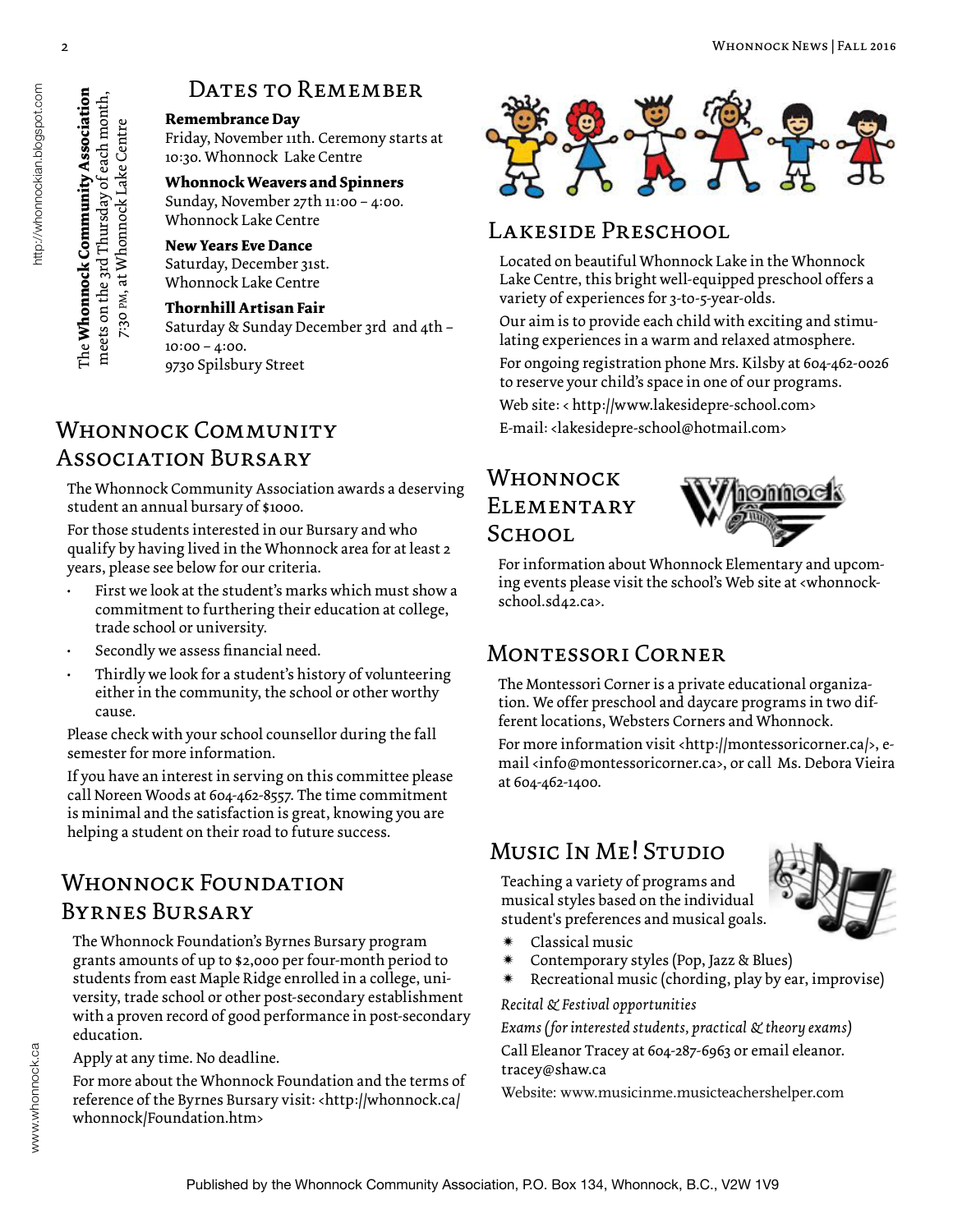

## WHONNOCK TOPS  $LOCAL #4522$

TOPS is a nonprofit organization that helps members to improve their health and well-being. We meet at the Wildwood Fellowship Church Mondays at 6:30 pm.

Come and visit with us - we have fun and successful weight loss. Phone Carolyn , 604-462-1213, or Lori Button, 604-463-7355, for more info.

For information on other chapters in Maple Ridge phone Thelma at 604-467-5601.

### WHONNOCK WALKERS



Join us Monday, Wednesday and Friday mornings at 9:15 for a friendly, one-hour walk. Call Brita at 604 462-9863 for more information.

Location: Whonnock Lake Centre Parking lot.

# Hello Body!



HELLO BODY! combines nutrition, yoga, and dance to increase your energy and improve your health, so you can *Love The Way You Feel*

There are a variety of yoga & dance classes open to the Whonnock community for \$10

drop-in fee or \$8 with a punch card. Join us on this journey together full of peace, harmony, and celebration. We celebrate you, each other, and this life that is given to us.

Classes are held at the North Fraser Event Centre at 272nd Street and 100th Avenue. For more information visit our Web site <hellobody.ca> and give us a call at (778) 833-0532.

# First Whonnock Scouts



Come join the fun at the Whonnock Lodge, 27660 Dewdney Trunk Road. Tuesday evenings. For more information contact Michael Paulmann at 604 462-0953.

# Ridge Canoe and Kayak Club

RCKC is a flat-water sprint paddling club based at Whonnock Lake. It consists of athletes of all levels residing in Maple Ridge, Mission, Pitt Meadows and the surrounding areas.



Information about our club and programs is available on our website www.rckc.ca.

# PARKS & LEISURE SERVICES Programs in Whonnock

*For dates, cost, times and to register*

 *<www.recreg4u.ca or call 604-465-2470*

Adult Volleyball (Age 16Y and up) at Whonnock Elementary, Wednesdays from 8 until 9 in the gymnasium. All skill levels welcome. Enjoy a social game of volleyball.

YOGA - HATHA YOGA: 16Y and up. This intermediate yoga class will provide active stretching, balancing and sequences with a gentle flow, this class will leave you feeling balanced, gently stretched and at peace. Beginners are recommended to take Yoga Basics prior to registering in this course. Location: Whonnock Lake Centre, Wed. 7 – 8 pm.

### Pilates By the Lake

Intermediate – Designed for those with a strong Pilates base to further improve posture, increase lung capacity, and sculpt strong, lean muscles. Work on your body and mind, soaking in the serenity of Whonnock Lake Centre. Mon. 7:30 – 8:30 pm. Own mat required.

Pilates - Pilates Stretch – Using the Foam Roller Age: 16Y and up Strengthen and stretch while you gently rock and roll your way to muscle relaxation and stress relief. Improve body alignment, flexibility and balance with this relaxing Pilates practice using a foam roller. It is gentle on the joints, so there is little worry of overstressing the body. Join us for this relaxing hour and reconnect with yourself. Own mat and foam roller required. Instructor: Fitness Edge Location: Whonnock Lake Centre Mondays 6:15 PM-7:15 PM

### *Sports, Games, Fitness and Fun for Youth Age: 9Y - 16Y*

 Looking for ways to be active, have fun and learn how to play sports better? Join the RIDGE CANOE  $\&$ Kayak Club Coaches in this fun learn-to-move- fitness training program for youth. You will experience a variety of active games and movement skills to develop coordination, balance, strength, flexibility and endurance. Open to all abilities. Instructor: Ridge Canoe & Kayak Club. Location: Whonnock Elementary Tuesday Thursday, 5:00 PM-6:30

Whonnock Drop-In Gym Age: 13Y - 18Y A FREE Drop-In recreation session for those wanting to hang with their friends and be active. No sessions September 26, October 10. The last day before Winter break is Monday December 12. Location: Whonnock Elementary Monday 7:00 PM-9:00 PM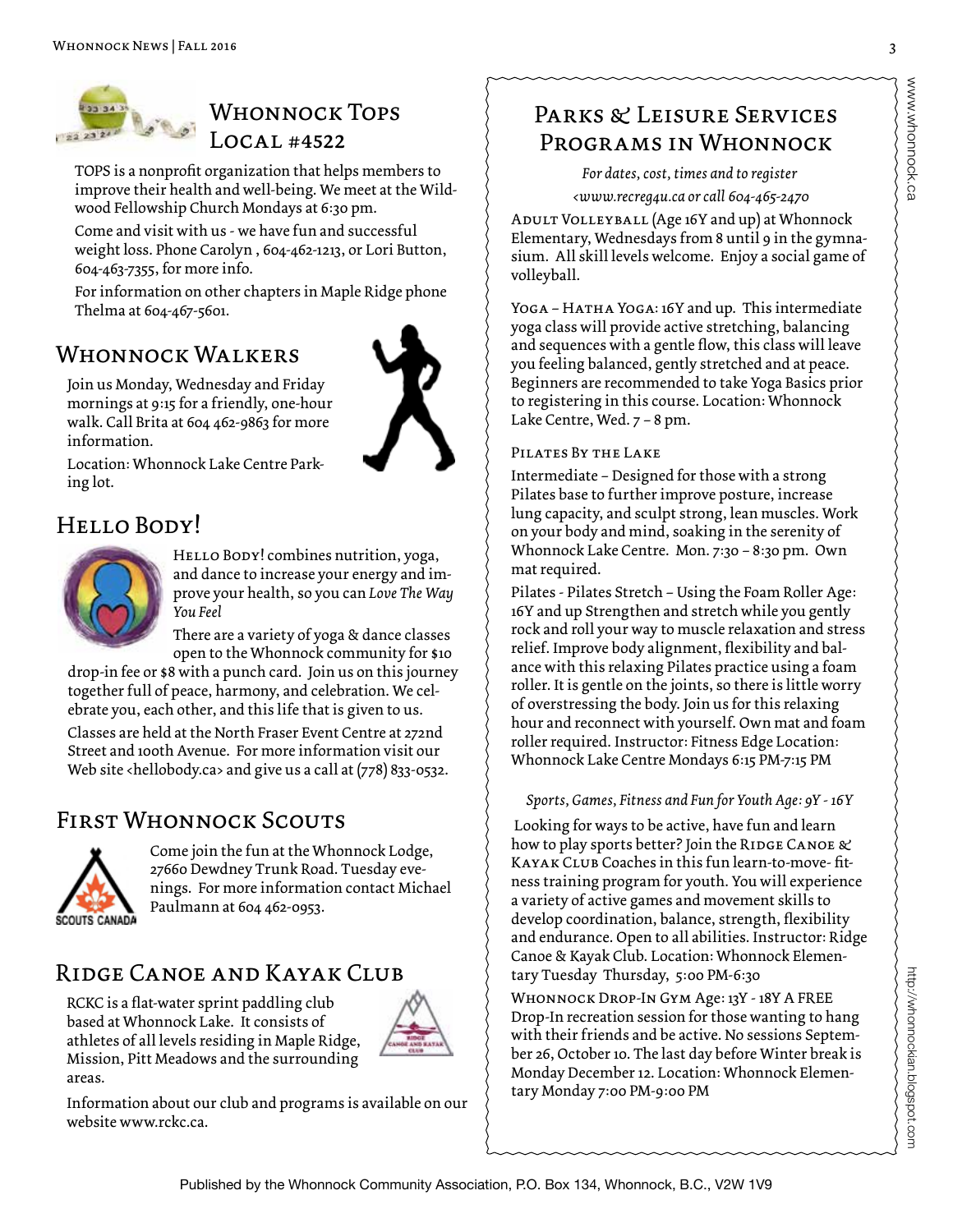

## Ruskin Community Hall

28395 96th Avenue, Maple Ridge, B.C., V2W 1L3 Phone: 604-462-9739 / ruskinhall@yahoo.ca www.whonnock.ca/ruskin/hall.htm

The Ruskin Hall can be found on the corner of 284th Street and 96th Avenue. Hall meetings are the second Tuesday of the month at 7:30. Everyone is welcome.

The hall is available for rental at reasonable nightly or hourly rates. For rental information contact our booking agent Shannon at 604-462-7642 or call the hall at 604-462-9739 and leave a message.

Kim Rondquist continues to teach Hatha Flow Yoga classes Wednesday night at 7:30. She teaches to all levels so everyone is welcome. For information contact Kim at 604-462- 4284.

The Ruskin Hall has been hosting community potlucks twice yearly. The food and company are excellent. If you want to join us check out our website for dates and times.

### Whonnock & Ruskin history



The first Whonnock and Ruskin history calendar appeared in 2005. Also this year Fred Braches is a working on a calendar that should be ready by November 1st.

In October two new issues of *Whonnock Notes* will also be for sale through Sue and Teresa:

No. 22. "In Memory of Those who Fell" is a collection of documents relating to the men who lost their lives during the First World War. The names of these men are shown on a plaque at Whonnock Lake Centre.

No. 23, "Letters from Mahonia Ranche" presents a unique view of the hardships of pioneer-life of siblings, Murdoch, Hannah Kirby, from letters they wrote to their sister Agnes in England. These three siblings latere moved to Whonnock where they lived for the rest of their lives.



### Thornhill Community Hall

The Thornhill Hall has been booked steadily throughout the spring and summer months, with almost steady bookings for the fall.

This well-loved hall shows signs of needed attention from time to time which includes some not so pleasant and difficult investigations under the building. Fran, Al and Don took on that messy job and cleared the clogged drainage. Thank you.

In April, the Community Hall hosted a Meet and Greet with Mayor Read, all of Council and the new CAO, Ted Swabey. (photo above) Margaret Norman, a long time resident and well loved teacher, shared some historical notes of great interest to the community and we were privileged that she agreed to speak. Council and our community learned more about Thornhill. We thank all of you for coming and visiting with our Council; the hall was more than full & boisterous with conversation. It was the first time a Council has agreed to come and meet a community in its own special setting. We would like to thank Council for taking the 'leap of faith.' It was a beginning.

For bookings of weddings, memorials, birthdays and other special events contact Fran Norman @ 604-462-7869 or Shirley Kinney @604-476-7794. This is one of the remaining community halls in a beautiful treed park with a rural feel.

## **Thornhill Artisan Fair**

4th Annual Christmas Event at the von Hardenberg Candle Studio 9730 Spilsbury Street December 3 and 4 from  $10:00 - 4:00$ 13 unique and talented vendors promise another wonderful year of shopping for you or a special gift. www.thornhillartisanfair.com www.vonhardenbergcandles.com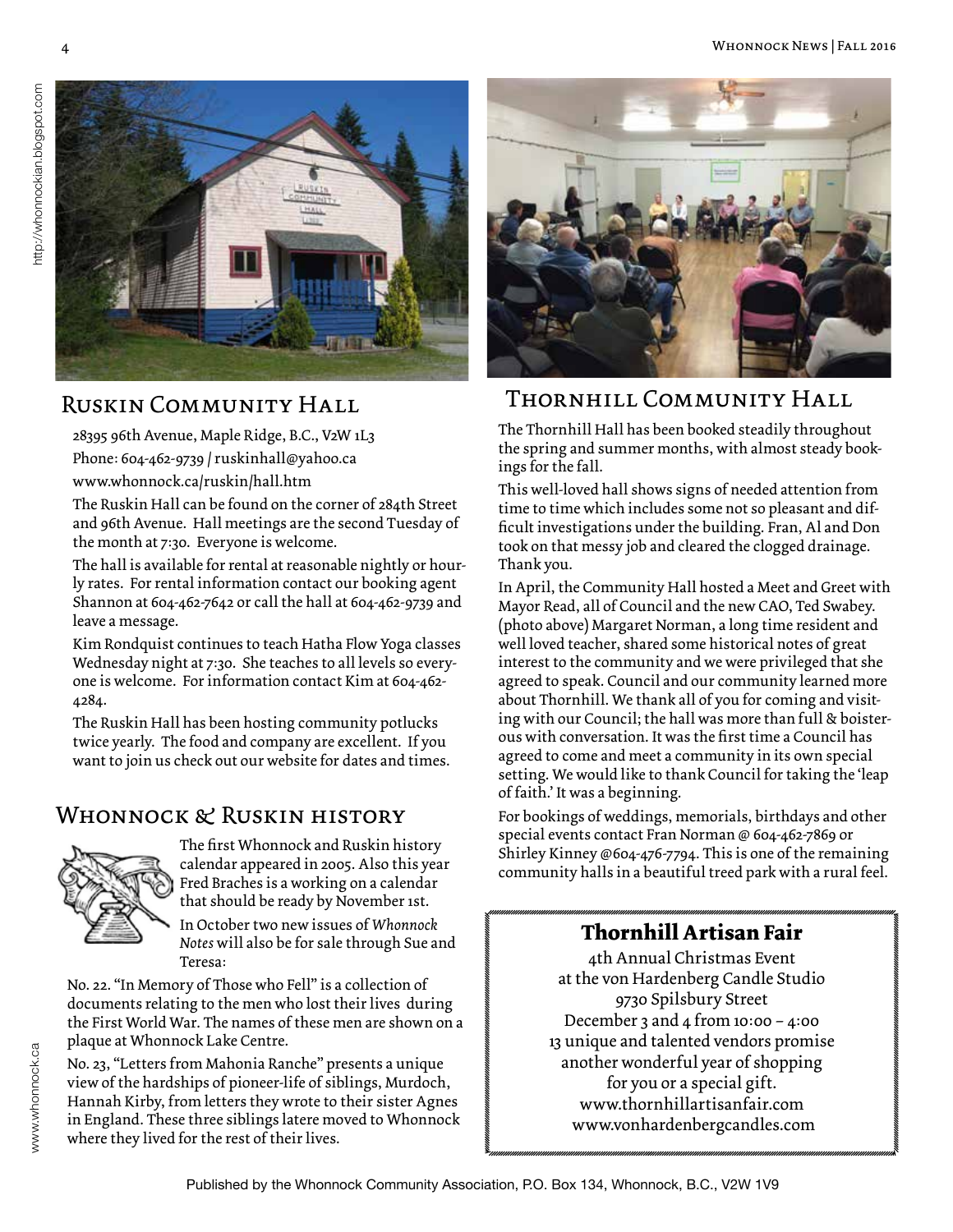## WHONNOCK WEAVERS AND SPINNERS



The Whonnock Weavers and Spinners spent a wonderful spring and summer weaving, spinning, knitting, dyeing, felting, rug hooking and making baskets. We demonstrated at both the Haney Farmer's Market on July 2nd and Country Fest at the Albion Fairgrounds on July 23rd&24th. We

will be at the Maple Ridge Library on October 1st as part of Culture Days. In the New Year we will be hosting spin-in Tuesday Lobby Nights at The ACT on the second Tuesdays of the month from January to June, 2017 from 7:00 – 9:00 pm.

We are now busy preparing for our 36th annual Open House exhibit and sale at the Whonnock Lake Centre on Sunday, November 27 from 11 AM to 4 PM. We hope to see many of you there.

Our meetings are held at the Whonnock Lake Centre on the second and fourth Tuesday of each month at 7:30 PM except when we will be at the ACT for Lobby Nights in the New Year. We usually try to have a short business meeting followed by a program. We invite visitors and potential members to join us for a meeting. There is always lively discussion and often wonderful programs with opportunities to learn. Occasionally our meetings are moved to members' homes for special events so if you are interested in joining us, please contact Marie at 604-462-9059 for an update on meeting location. Our website can be found at www.whonnockweaversandspinners.org.



## $CAST AND CREW$  wanderingrowfarm.com> YOUTH THEATRE Society

Cast and Crew Youth Theatre Society had a great first season in Whonnock last year.

We are offering classes at North

Fraser Centre again this year.

We currently offer two Musical Theatre classes that run from September to mid-May and three 4-week Drama workshops in October and November.

We are also working on plans for camps at Spring Break and in the summer.

Watch for our student's musical theatre productions in late February and early March.

If you are interested in a class not offered, please let us know and if there is enough interest, we will do our best to put it on.

Cast and Crew is a non-profit group primarily run by volunteers. Let us know if you have any questions or would like to get involved.

 Email us at info@castandcrewtheatre.ca. Visit our web site for the most current information: castandcrewtheatre.ca.



BEAVER MOUNTAIN WORKS specializes in shooting, hunting and fishing gear, living history, and giftware, wood, steel, canvas and textile products. Under the name LEATHER MARK SADDLERY we create quality custom saddles and tack.

26525, 98th Avenue, Maple Ridge, BC, V2W 1K3 Tel: 778-994-1580 E-mail: info@beavermountworks.com

http://beavermountainworks.com



We are a small vegetable farm located in Thornhill. We grow a variety of delicious veggies and offer pasture raised, organically fed eggs. We employ organic practices and are in transition

to Certified Organic. Sign up for our weekly subscription box which runs from April to October or place a custom order online. Phone 604-418-4377 or e-mail: <angela@



Klaus & Betty von Hardenberg Phone/Fax: 604.462.9244 Email: info@vonhardenbergcandles.com 9730 Spilsbury Street Maple Ridge, BC Canada V2W 1K7



### JUNICHI TANAKA,

born in Japan, established a ceramics studio at Whonnock in 1998.

His work has been widely accepted all over Canada.

Ceramics is not his only passion. He has climbed major mountains and he is a poet. His Web site address is

www.ceramicsjunichi.com

www.whonnock.ca

ww.whonnock.ca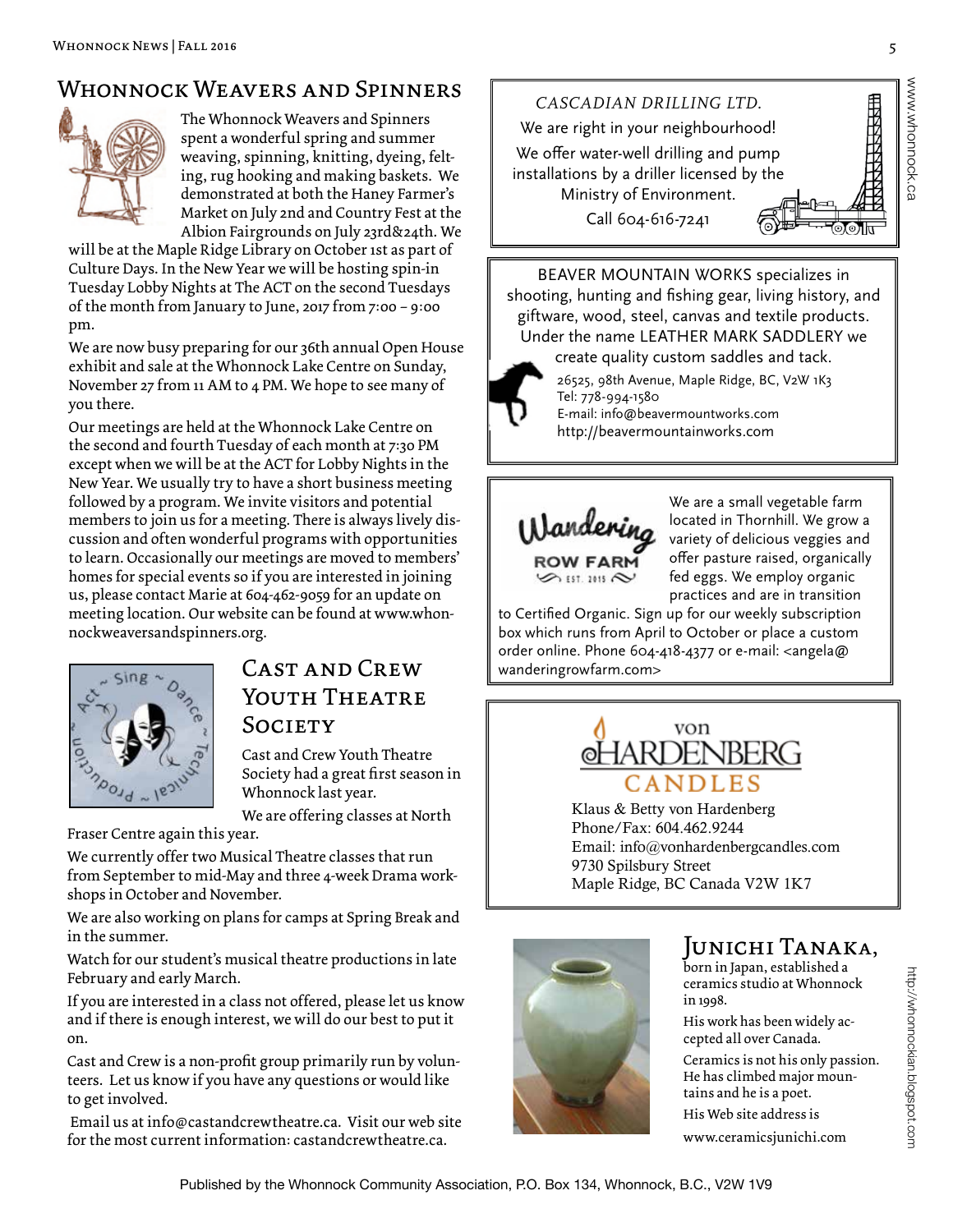

The Holy Spirit parish with the Bishop of New Westminster.

## Holy Spirit Anglican Church

#### 27123 River Road in Whonnock

Holy Spirit Anglican Church identifies itself as an inclusive and inquiring church community. We welcome anyone to come for study, worship or fellowship. Worship is at 10 am Sundays, followed by refreshments.

This fall, a study group will explore how our parish identifies with the values of progressive Christianity; this will be in the church hall Sundays at 9 am.

There will be a pub night fundraiser on Friday, September 30; contact Tom Kerr for tickets 604-462-9797.

The Bishop of New Westminster visited our historic church property in June; prior to that, the building interiors were scrubbed and painted.

We welcome you to come and see, neighbours are welcome any time at coffee hour in the church hall Sundays at 11:15 am even if you prefer not to come to worship.

We want to connect with our community. The Christmas Eve service will be at 7 pm and the Christmas Day service at 10 am.

We are at 27123 River Road - the brown church on your left as you go up the hill on 272nd. Please watch our signboard in front of the church for other events.

Our new priest is The Rev. Gordon Shields. If you have questions or pastoral needs, please call him at 604-476-1024.

## Holy Spirit Hall

The Holy Spirit Hall, 27123 River Road in Whonnock, is available to clubs, groups, etc. for special occasions and weekly meetings.

Contact our message centre at 604-462-7933 for Church and Hall rental information.



### Wildwood Fellowship Church

Sunday Services are held at 10:30am (10810 272nd St.)

WHAT IS YOUR HEART LONGING FOR? People often come to church hoping to find answers to life, to find support in times of crisis, acceptance and love, to develop positive friendships. We define "fellowship" as "the oneness of spirit that comes when two friends are on the same side of a struggle."

You are welcome! People matter to God and they matter to us! We believe you will find us to be a small church with a big heart where "people know your name and people are glad you came." If you're looking to find a place to belong where you can learn about and live out a relevant faith, then we invite you to experience the community of Wildwood Fellowship Church. We are a family-oriented, nondenominational community church. We want to come alongside you in your faith journey, knowing that ultimately Jesus Christ is the One who can truly satisfy the inner longings of your heart.

For more information on kids events, ministries, or special services visit our website at www.wildwoodfellowship. com, call Pastor Arnold Tracey at 604-287-6963, or just drop in and visit us some Sunday morning.

Interested in A4G drop-in babies & tots playtime?

Call Eleanor Tracey at 604-287-6963 for details. This "3 Generations" playtime will be for parents and/or grandparents to enjoy together with their little ones and will start towards the end of October.

For more information on kids club, other ministries and special services visit our website at www.wildwoodfellowship.com, call Pastor Arnold Tracey at 604-287-6963, or just drop in and visit us on a Sunday morning.



www.whonnock.ca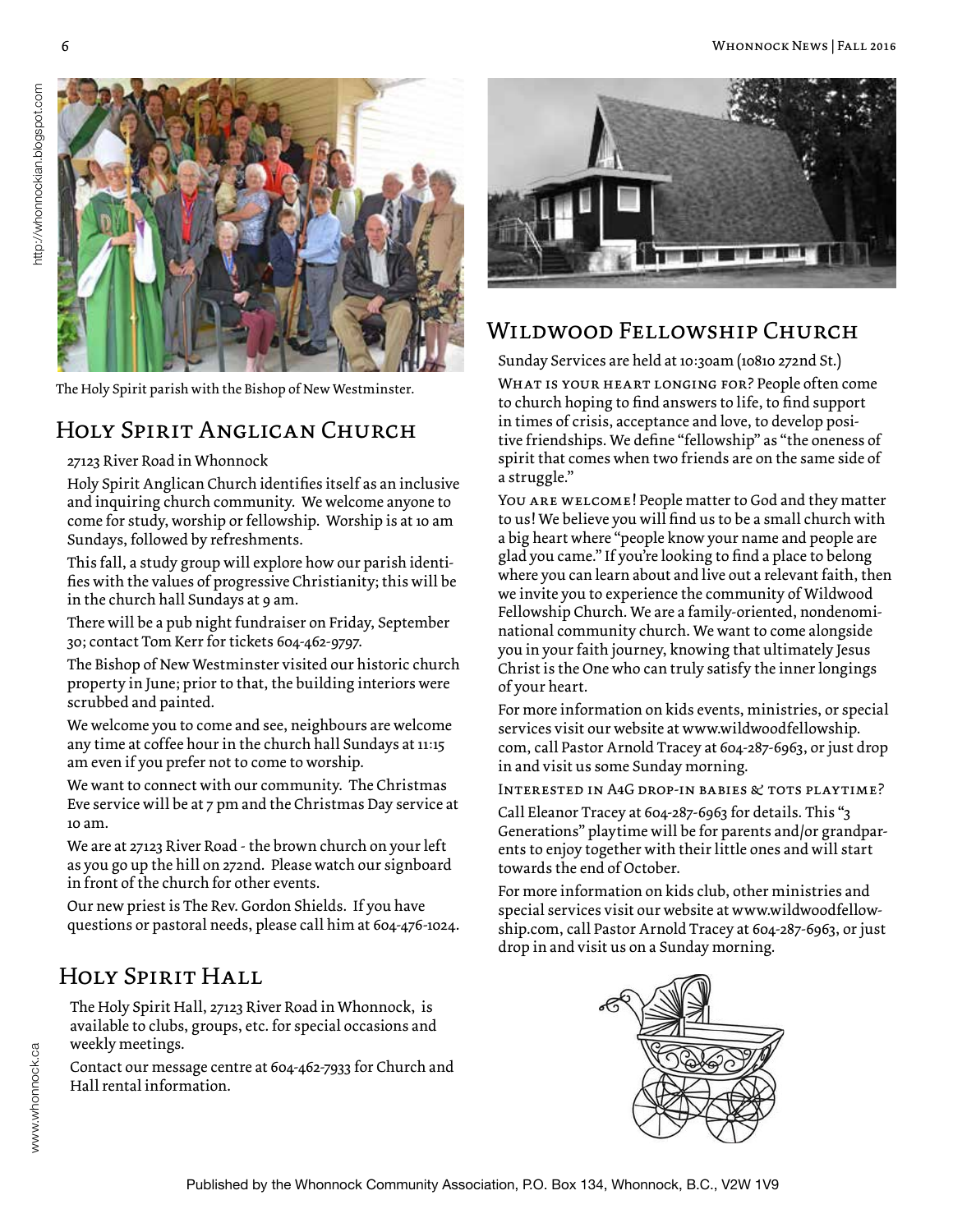## TAPS - THORNHILL AQUIFER PROTECTION STUDY

In April, TAPS (Thornhill Aquifer Protection) held a very successful fundraising dance at the Thornhill Hall to raise money for a special instrument for measuring wells. The Ultrasonic Water Level Meter is a self-contained, battery operated, digital meter that uses sound waves to measure drilled well water levels. It also measures temperature and data logs water levels. We are currently using a manual, battery operated measuring tape that has at times gotten stuck in the wires of the deep wells. This new instrument will eliminate that concern and provide fast, accurate measurements anywhere and can be mounted on the well to data log a well's performance.

Through the generous donations of many businesses and individuals from the wider community of Maple Ridge, we exceeded what we needed to raise and we thank all of you for your support. The fantastic local group EARTH TONES made the evening full of great danceable music. Think about them for your next event.

#### - 0 -

TANTALUS LABS's first brackish, artesian drilled well was decommissioned on April 20,2016. We were all relieved.

They have now applied for their Commercial Water License with the Ministry of Forests, Lands and Natural Resource Operations. The new well appears to have been constructed properly and the water appears to be of normal quality similar to other wells on the same aquifer. Tantalus Labs stated that ideally 100% of their irrigation needs will come from rain water capture and the well will be used as a backup.

The Ministry is asking residents within a 500 metre radius of their second well to provide information regarding their wells. This will help the Ministry better understand the possible impacts that could influence the parameters of the licence.

We were thrilled to see the community response to the Ministry because of the overwhelming concerns around the loss of water quantity. The community feels that Tantalus's new Commercial Water Licence should include monitoring by the Ministry.

Many residents feel Tantalus should not be licensed at all until a comprehensive groundwater management study can determine this aquifer's capabilities and limitations.

We suggest you email the Ministry of Forest, Land and Natutral Resources: <Mike.Simpson@gov.b.c.ca> or write c/o Mike Simpson,  $2^{nd}$  Floor, 10428 – 153<sup>rd</sup> Street, Surrey, B.C. V3R 1E1, before the end of September. Also if you have further questions or concerns and are not within the 500 metre area, but are dependent on the aquifer.

In the letter from the Ministry, the first three paragraphs under "Context of Proposal," which includes, "*there are no widespread water scarcity concerns & the potential of signifi-* *cant impact to the aquifer in general from the application is expected to be low",* pump test results from the spring etc. is the information from ACTIVE EARTH (Tantalus' consultants).

They are Active Earth's own assessments of the area aquifer and their projected requirements for the facility, NOT the Ministry's.

Active Earth's assessment of our aquifer indicates that they have insufficient information from area residents regarding seasonal water shortages and that many residents haul water or have water delivered during that time. Active Earth's statements are not based on any hydrologic groundwater management studies of our aquifer nor does it demonstrate any knowledge of the water concerns here on the Grant Hill Aquifer.

The City has upgraded two kiosks and the Whonnock Well to help area residents in times of water shortages. Our City is keenly aware that there are seasonal water issues which the residents manage, but how the impact of this facility's water requirements are going to be managed has not been disclosed. The current response from the City of sending area residents to haul water from the kiosks is not acceptable.

Active Earth has never disclosed

- the number of plants they intend to grow,
- the additional water requirements for their permitted facility of 100,000 sq.ft. with the current footprint being approx. 40,000 sq.ft,
- how they intend to irrigate with rainwater collection during our dry season,
- how the well will only be used for back up.

The (1) inconsistent information of the actual pump size vs. the reported pump size, (2) the unsubstantiated claims regarding the aquifer, (3) the inconsistent information provided in their report and the incomplete pump test results and conclusions by Active Earth are troubling for our communities and need to be fully and satisfactorily addressed. A fair decision can only be determined once all the facts are fully disclosed to our communities.

The Ministry arranged a meeting with representatives from Whonnock and Thornhill. It was respectful and our concerns and questions were met with a genuine desire on the part of the Ministry to make the best decision with the help of area residents. There is very little data collected on this aquifer, so any information about your well or your water use and water shortages will be very beneficial. They need good, factual information.

This is our final opportunity to have input before Tantalus applies for their Production Licence with Health Canada.

If you have any questions regarding your well please email <taps@mapleridge.ca>.

*Betty & Klaus von Hardenberg*

http://whonnockian.blogspot.com

http://whonnockian.blogspot.cor

www.whonnock.ca

www.whonnock.ca